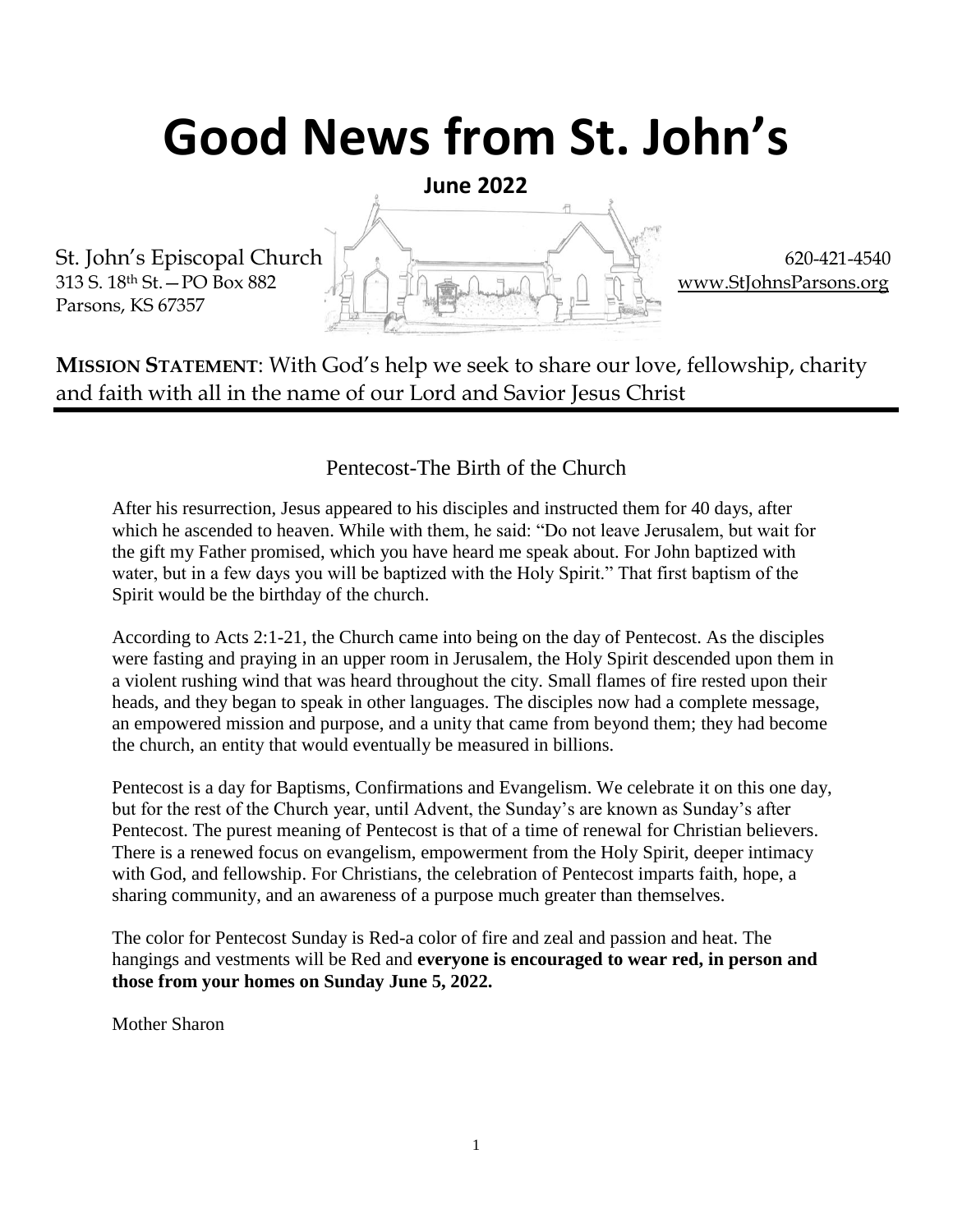

#### **A Brief History of Father's Day**

Father's Day, celebrated on the United States on the third Sunday of June, got a jump start from the formation of Mother's Day.

It was during a Mother's Day church service on June 20, 1909, that Sonora Smart Dodd was struck with the idea of creating a special holiday to honor fathers, too.

Because of his love and esteem, Sonora believed her father deserved a special time of honor just like that given to mothers on Mother's Day. In 1909, Sonora approached the Spokane YMCA and the Ministerial Alliance and suggested that a day be set aside for fathers.

The first Father's Day was thus observed in the State of Washington on June 19, 1910. The idea of officially celebrating fatherhood spread quickly across the United States, as more and more states adopted the holiday.

In 1924, President Calvin Coolidge recognized Father's Day as the third Sunday in June of that year and encouraged states to do the same. Congress officially recognized Father's Day in 1956 with the passage of a joint resolution.

Ten years later, in 1966, President Lyndon Johnson issued a proclamation calling for the third Sunday in June to be recognized as Father's Day. In 1972, President Richard Nixon permanently established the observance of the third Sunday in June as Father's Day in the United States.

Sonora Smart Dodd lived to see her idea come to fruition. She died in 1978 at the ripe old age of 96.

Mother Sharon

#### **Trinity Sunday**

Trinity Sunday commemorates a reality and doctrine rather than an event or person. On Trinity Sunday we remember and honor the eternal God: the Father, the Son, and the Holy Spirit. Trinity Sunday is celebrated the Sunday after Pentecost.

The Trinity is one of the most fascinating—and controversial—Christian dogmas. The Trinity is a mystery, a reality above our human comprehension that we may begin to grasp, but ultimately must know through worship, symbol, and faith.

The Trinity is best described in the Nicene Creed. The Son is said to be eternally begotten of the Father, while the Holy Spirit is said to proceed from the Father through the Son. Each member of the Trinity interpenetrated one another, and each has distinct roles in creation and redemption.

In celebrating the persons of the Holy Trinity, we celebrate a relationship, beginning with the communion of three Persons within the Godhead, and expanding to the relationship between the Triune God and all of creation. Trinity Sunday celebrates the encounter of the eternal God with humankind both in and beyond time.

Another attempt to explain the doctrine of the Trinity and reinforce the belief in it is found in the Athanasian Creed found on page 864 in the Book of Common Prayer. The English Book of Common prayer directed it to be said on 19 occasions, including Trinity Sunday. However, today it is very rarely said in any Anglican/Episcopal Church. If you look it up, and see how long it is, you will see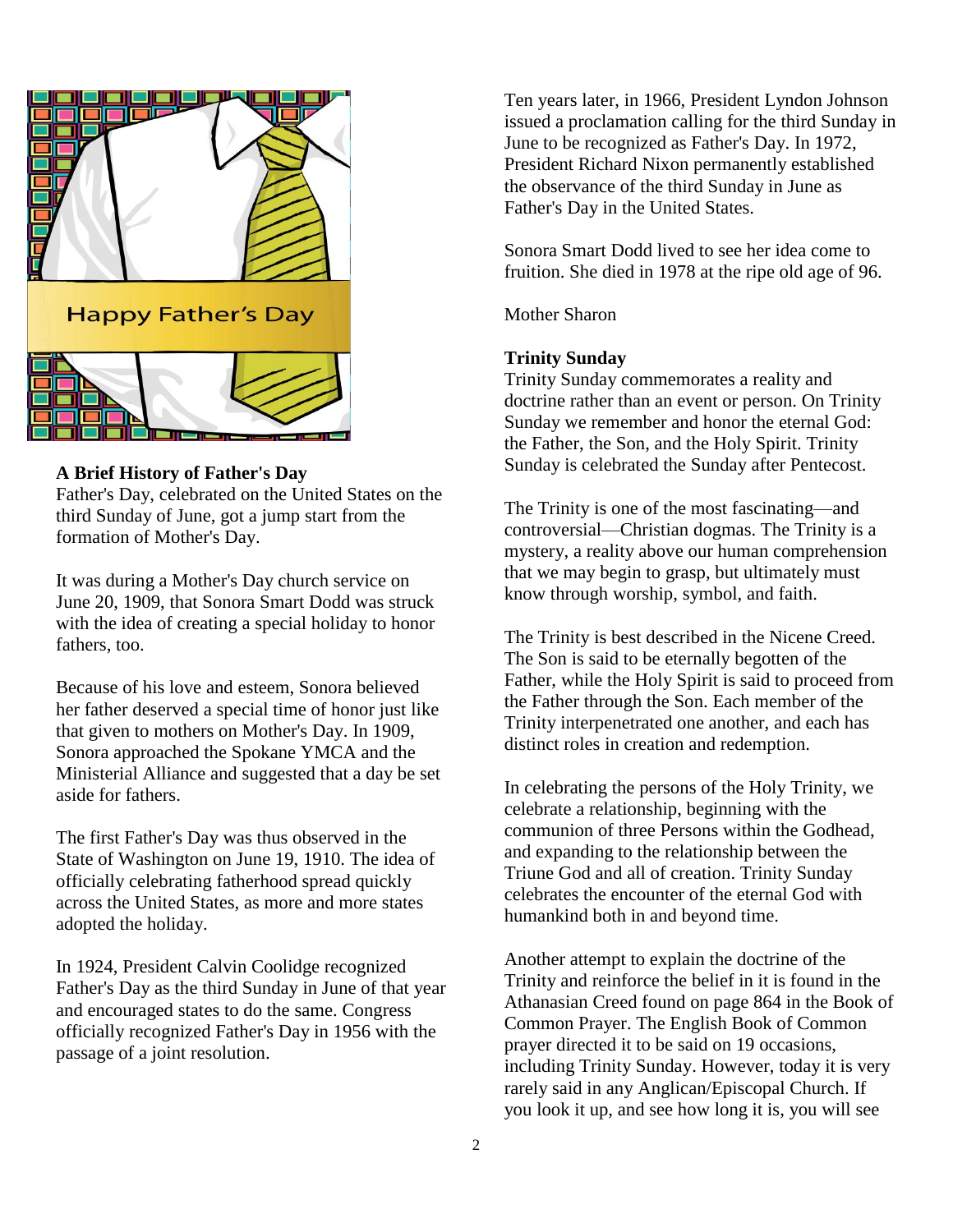why it is not said as part of a regular Sunday service today.

It becomes clear that the real point of the doctrine of the Trinity, and thus the celebration of Trinity Sunday, is about relationships and thus about unity—God became man in order that man might become God, he in us and we in him.

Mother Sharon

#### **St, John's Episcopal Church Vestry Meeting April 11, 2022**

Present: Carrie Tierney, Verlyn Bolinger, Bess StoneBolinger, Candy Scarborough, Jupe Allen and Mother Sharon.

Absent: Martha Stone, Karla Cox.

Development:

Gospel Based Disciples included a reading from John 12:1-11.

Treasurer's Report:

We are \$120 ahead on pledges. The transaction and budget reports were reviewed. The report was approved.

Old Business:

We are providing salad and bread for the Holy Week lunch on Wednesday. We are partnering with the First Christian Church.

The work is complete refurbishing the cabinet in the old sacristy.

New Business:

The Bishop is visiting May 15 and will officiate the service. A member of Epiphany, Independence will

be received during the service. A reception will follow the service.

Alex Meister will receive the Dorothy Trieber Scholarship upon his graduation from Labette County High School. A reception will be held at the church May 22.

Church camp was discussed and due to several members and potential members attending, it was proposed to use the Undesignated Funds to help defray the cost of the camp for those attending.

Assessment:

Minutes from the March 14, 2022, meeting were approved.

Vicar's Report: Planning to attend the Chrism Mass.

Wardens: Senior: No report. Junior: No report.

#### Discernment:

Worship & Music: No report.

Outreach: No report.

Evangelism: No report.

Communications: No report.

Education: Children's: A community service project is being planned at Curious Minds.

Adult: The Lenten Study is complete and went well.

Stewardship: No report.

Planned Giving: No report.

Buildings & Grounds: No report.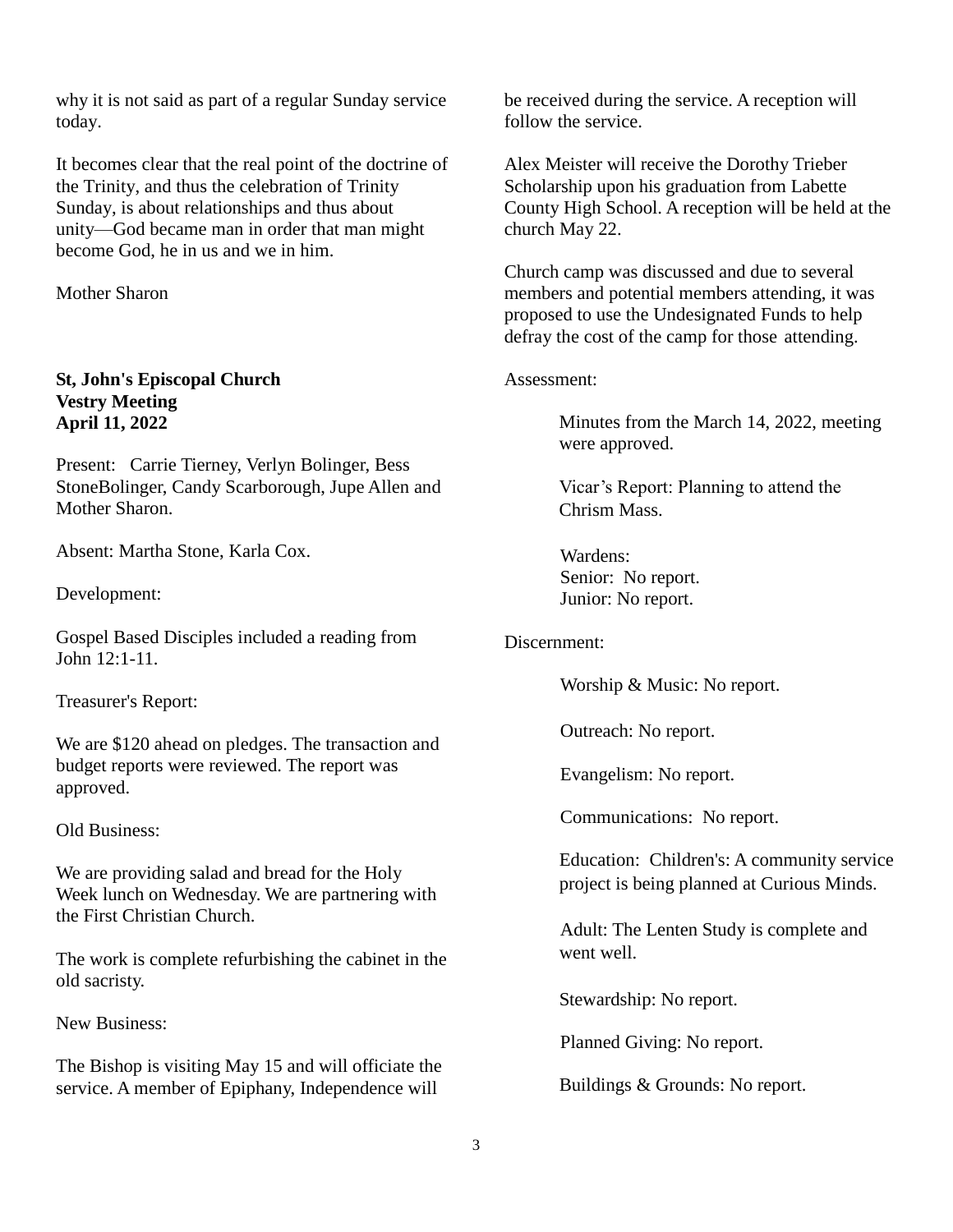Altar Guild: Need to meet Wednesday to set up the Altar of repose and Saturday to set up for Easter.

Endowment: Balance as of March 31, 2022, was \$97,455.38.

ECW: No report.

Next meeting, Monday May 9, 2022, at 5:30.

A prayer by Mother Sharon concluded the meeting.

Respectfully submitted,

Jupe Allen, Clerk

.



#### **Those who have died:**



12 Mark Chambers 27 Candy Scarborough



#### **Treasurer's Report**

Verlyn W. Bolinger Jr. Treasurer – St. John's Episcopal Church



### **Prayer List**

#### **Our prayers have been asked for:**

Teresa, Jim, Harry, Gina, Gloria, Ethan, Janie, Wuanita, Jeffrey, Boo, Jane, Regina, Bretten, Richard, Carolyn, Lynn, Dwayne, Doris, Alan, Kay, Lorrie, Addlee, Jon, Josh, Vickie, Randy, Tommey, Keyandria, Bill, John & family, Special needs children their families and caregivers, Les, Mark, Priscilla, Jennifer, Jaden, Kelle, Michelle, Barb and the Wulf family, Keith, Lu, Olive, Matthew, Lakin, Trevor, Lora, Lincoln, Jennifer, Ray and family, Jenn, Jill, Arthur, those with and those recovering from Covid-19 and their families, churches in the Southeast Convocation in their call to mission, all



#### **June Anniversaries:**

2 Carolyn Adams 4 Sharon Billman 5 Brad & Senta Meister 16 Bob& Connie Spinks

Please send Articles for The Good News to Senta Meister, [sentabradmeister@aol.com](mailto:sentabradmeister@aol.com) or St. John's Episcopal Church, PO Box 882, Parsons, KS 67357.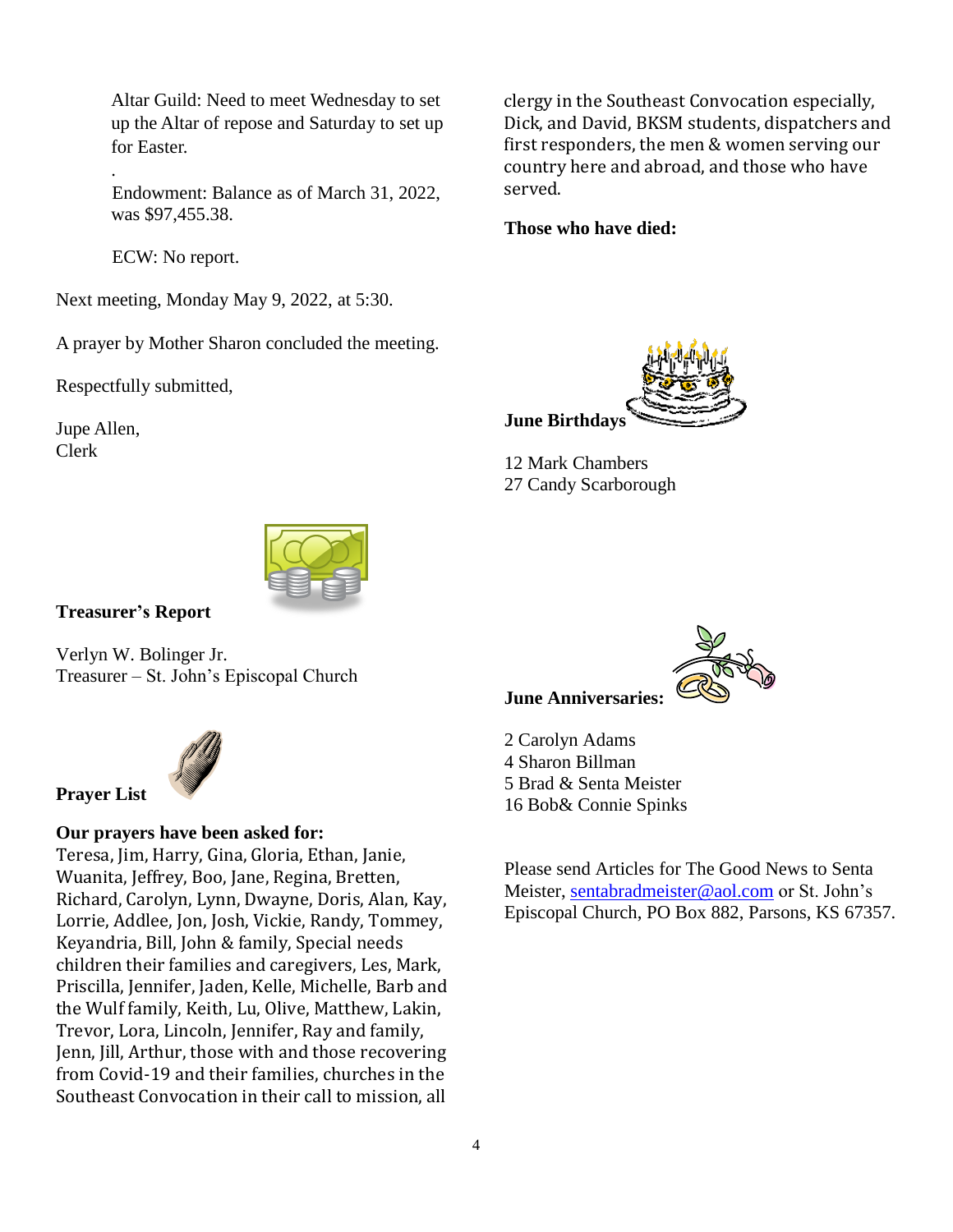

### **St. John's Episcopal Church JUNE 2022**



| Sunday                                                                                              | <b>Monday</b>                          | Tuesday                      | Wednesday    | Thursday                                             | Friday                                         | Saturday |
|-----------------------------------------------------------------------------------------------------|----------------------------------------|------------------------------|--------------|------------------------------------------------------|------------------------------------------------|----------|
|                                                                                                     |                                        |                              | $\mathbf{1}$ | $\overline{2}$<br>Mother in Office                   | $\overline{\mathbf{3}}$<br>Mother's day<br>off | 4        |
| <b>5 The Day of Pentecost</b><br>Holy Communion 9:30 am                                             | 6                                      | $\overline{\mathbf{z}}$      | 8            | 9<br>Mother in Office                                | 10<br>Mother's day<br>off                      | 11       |
| <b>12 The First Sunday after</b><br><b>Pentecost</b><br>Holy Communion and Sunday<br>School 9:30 am | 13<br>Vestry dinner<br>meeting 5:30 pm | 14<br>Newsletter<br>Deadline | 15           | 16<br>Mother in Office                               | 17<br>Mother's day<br>off                      | 18       |
| <b>19 The Second Sunday</b><br>after Pentecost<br>Morning Prayer and Sunday<br>School 9:30 am       | 20                                     | 21                           | 22           | 23<br>Mother in Office<br>Worship & Music<br>5:30 pm | 24<br>Mother's day<br>off                      | 25       |
| <b>26 The Third Sunday After</b><br><b>Pentecost</b><br>Holy Communion and Sunday<br>School 9:30 am | 27                                     | 28                           | 29           | 30                                                   |                                                |          |